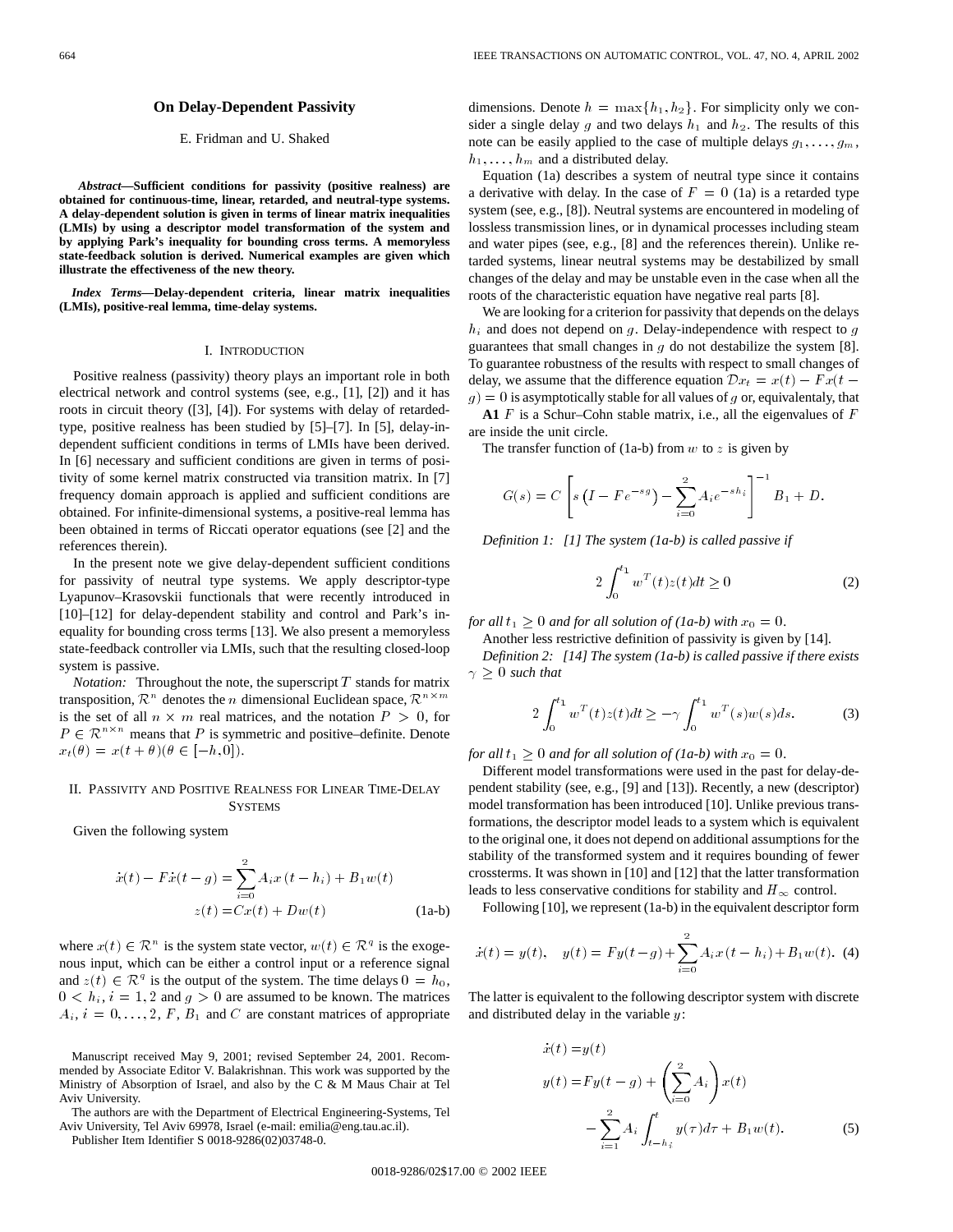A Lyapunov–Krasovskii functional for the system (5) has the form

$$
V(x_t, y_t) = \left[ x^T(t) y^T(t) \right] E P \left[ \begin{array}{c} x(t) \\ y(t) \end{array} \right] + \sum_{i=1}^2 \int_{t-h_i}^t x^T(\tau) S_i x(\tau) d\tau + \int_{t-g}^t y^T(\tau) U y(\tau) d\tau + \sum_{i=1}^2 \int_{-h_i}^0 \int_{t+\theta}^t y^T(s) A_i^T R_{i3} A_i y(s) d\tau d\theta
$$
 (6)

where

$$
E = \begin{bmatrix} I_n & 0 \\ 0 & 0 \end{bmatrix} \quad P = \begin{bmatrix} P_1 & 0 \\ P_2 & P_3 \end{bmatrix} \quad P_1 > 0, \ U > 0, \ S_i > 0. \tag{7a-b}
$$

The first term of (6) corresponds to the descriptor system, the third—to the delay-independent conditions with respect to the discrete delays of y, while the second and the fourth terms correspond to the delay-dependent conditions with respect to the distributed delays (with respect to  $x$ ).

We obtain the following.

*Theorem 1: Assume A1. Consider the system of (1a-b). Let there exist*  $n \times n$ -matrices  $0 \lt P_1, P_2, P_3, S_i = S_i^T, U = U^T$ ,  $W_{i1}, W_{i2}, W_{i3}, W_{i4}, R_{i1} = R_{i1}^T, R_{i2}, R_{i3} = R_{i3}^T, i = 1, 2$  and  $\gamma \geq 0$  that satisfy the linear matrix inequality (LMI), as shown in (8) at the bottom of the page, *where*

$$
\Psi_{1} = \left(\sum_{i=0}^{2} A_{i}^{T}\right) P_{2} + P_{2}^{T} \left(\sum_{i=0}^{2} A_{i}\right)
$$
  
+ 
$$
\sum_{i=1}^{2} \left(W_{i3}^{T} A_{i} + A_{i}^{T} W_{i3}\right) + \sum_{i=1}^{2} S_{i}
$$
  

$$
\Psi_{2} = P_{1} - P_{2}^{T} + \left(\sum_{i=0}^{2} A_{i}^{T}\right) P_{3} + \sum_{i=1}^{2} A_{i}^{T} W_{i4}
$$
  

$$
\Psi_{3} = -P_{3} - P_{3}^{T} + \sum_{i=1}^{2} \left(U_{i} + h_{i} A_{i}^{T} R_{i3} A_{i}\right)
$$
  

$$
\Phi_{i1} = [W_{i1}^{T} + P_{1} W_{i3}^{T} + P_{2}^{T}]
$$
  

$$
\Phi_{i2} = [W_{i2}^{T} W_{i4}^{T} + P_{3}^{T}]
$$
  

$$
R_{i} = \begin{bmatrix} R_{i1} & R_{i2} \\ R_{i2}^{T} & R_{i3} \end{bmatrix}.
$$
 (9)

*Then, the following holds*.

- i) *The system (1a-b) is passive in the sense of Definition 2*.
- 

ii) In the case of 
$$
\gamma = 0
$$
 for all  $\omega \in R$  with  
\n
$$
\det \left[ i\omega \left( I - F e^{-i\omega g} \right) - \sum_{i=0}^{2} A_i e^{-i\omega h_i} \right] \neq 0 \quad (10)
$$

*the transfer matrix* G *of (1a-b) is positive real, i.e.,*

$$
G(i\omega)^* + G(i\omega) \ge 0.
$$

*Proof:* (i) We note that

$$
\begin{bmatrix} x^T y^T \end{bmatrix} E P \begin{bmatrix} x \\ y \end{bmatrix} = x^T P_1 x
$$

and, hence, differentiating the first term of  $(6)$  with respect to  $t$  we have

$$
\frac{d}{dt} \left\{ \left[ x^T(t) y^T(t) \right] EP \left[ \begin{array}{c} x(t) \\ y(t) \end{array} \right] \right\} = 2x^T(t) P_1 \dot{x}(t)
$$
\n
$$
= 2 \left[ x^T(t) y^T(t) \right] P^T \left[ \begin{array}{c} \dot{x}(t) \\ 0 \end{array} \right].
$$
\n(11)

Substituting  $(5)$  into  $(11)$ , we obtain

$$
\frac{dV(x_t, y_t)}{dt} - 2z^T w - \gamma w^T w
$$
\n
$$
= \xi^T \begin{bmatrix} \Psi & P^T \begin{bmatrix} 0 \\ B_1 \end{bmatrix} - \begin{bmatrix} C^T \\ 0 \end{bmatrix} & P^T \begin{bmatrix} 0 \\ F \end{bmatrix} \\ * & -\gamma I - D - D^T \end{bmatrix} \xi
$$
\n
$$
- \sum_{i=1}^2 \begin{bmatrix} x^T (t - h_i) S_i x (t - h_i) \\ * & f_{t-h_i} \end{bmatrix}
$$
\n
$$
+ \int_{t-h_i}^t y^T(\tau) A_i^T R_{i3} A_i y(\tau) d\tau - \eta_i
$$
\n(12)

where  $\xi \triangleq col\{x(t), y(t), w(t), y(t - g)\}\$  and

$$
\Psi \triangleq P^T \begin{bmatrix} 0 & I \\ \left(\sum_{i=0}^2 A_i\right) & -I \end{bmatrix} + \begin{bmatrix} 0 & \left(\sum_{i=0}^2 A_i^T\right) \\ I & -I \end{bmatrix} P
$$

$$
+ \begin{bmatrix} \sum_{i=1}^2 S_i & 0 \\ 0 & \sum_{i=1}^2 \left(U_i + h_i A_i^T R_{i3} A_i\right) \end{bmatrix}
$$

$$
\eta_i(t) \triangleq -2 \int_{t-h_i}^t \left[x^T(t)y^T(t)\right] P^T \begin{bmatrix} 0 \\ A_i \end{bmatrix} y(s) ds. \tag{13}
$$

For any  $2n \times 2n$ -matrices  $R_i > 0$  and  $M_i$ , the following inequality holds [13]:

$$
-2\int_{t-h_i}^t b^T(s)a(s)ds
$$
  

$$
\leq \int_{t-h_i}^t \begin{bmatrix} a(s) \\ b(s) \end{bmatrix}^T \begin{bmatrix} R_i & R_iM_i \\ M_i^T R_i & (2,2) \end{bmatrix} \begin{bmatrix} a(s) \\ b(s) \end{bmatrix} ds
$$
 (14)

for  $a(s) \in R^{2n}$ ,  $b(s) \in R^{2n}$  given for  $s \in [t - h_i, t]$ . Here,  $(2, 2) =$  $(M_i^T R_i + I) R_i^{-1} (R_i M_i + I).$ 

$$
\begin{bmatrix}\n\Psi_1 & \Psi_2 & P_2^T B_1 - C^T & h_1 \Phi_{11} & h_2 \Phi_{21} & -W_{13}^T A_1 & -W_{23}^T A_2 & P_2^T F \\
* & \Psi_3 & P_3^T B_1 & h_1 \Phi_{12} & h_2 \Phi_{22} & -W_{14}^T A_1 & -W_{24}^T A_2 & P_3^T F \\
* &* & -\gamma I - D - D^T & 0 & 0 & 0 & 0 & 0 \\
* &* & * & -h_1 R_1 & 0 & 0 & 0 & 0 \\
* &* & * & * & -h_2 R_2 & 0 & 0 & 0 \\
* &* & * & * & * & -S_1 & 0 & 0 \\
* &* & * & * & * & * & -S_2 & 0 \\
* & * & * & * & * & * & -S_2 & 0 \\
* & * & * & * & * & * & -U\n\end{bmatrix} \leq 0
$$
\n(8)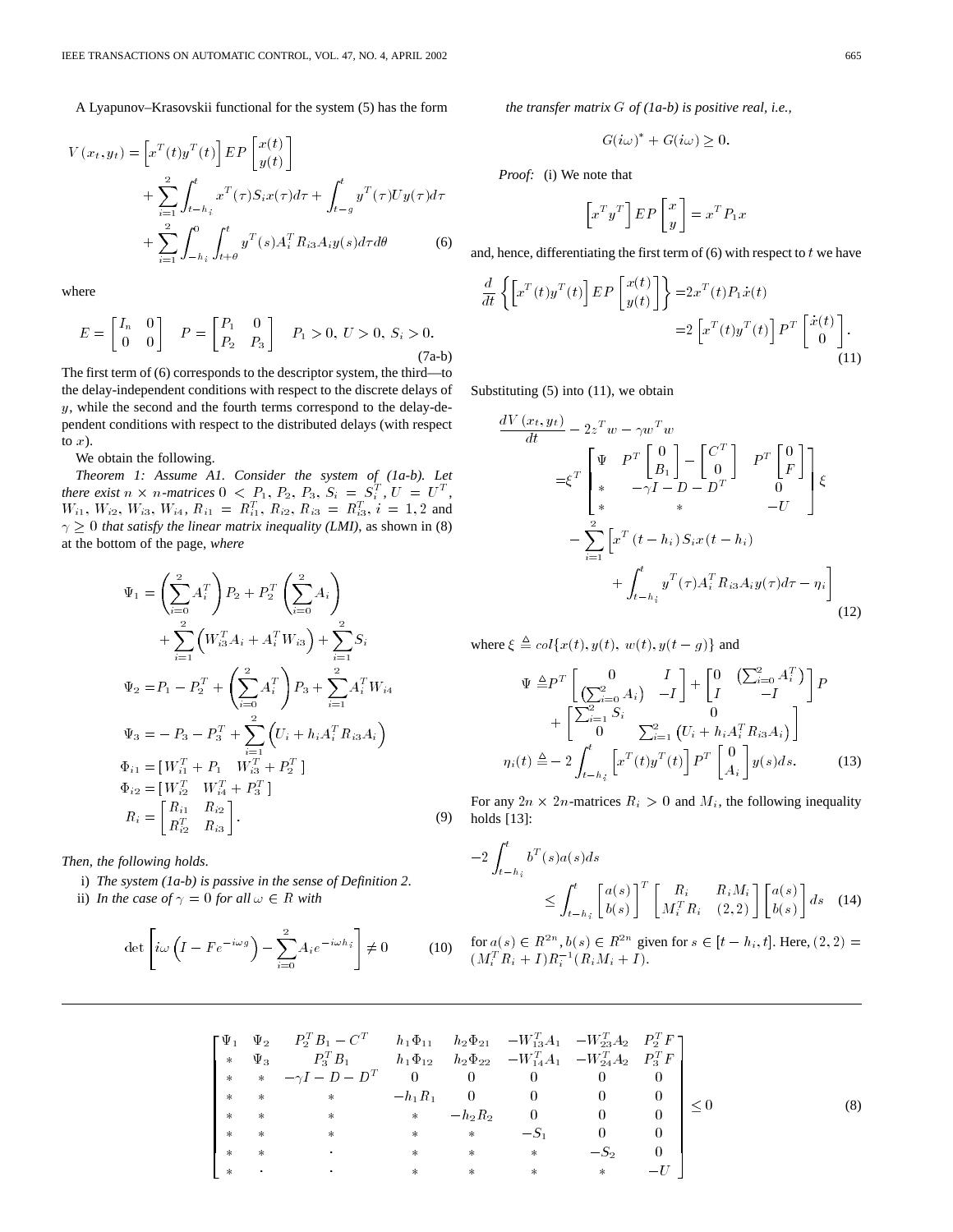Using this inequality for  $a(s) = \text{col}\{0 \mid A_i\}y(s)$  and  $b = Pool\{x(t) \, y(t)\}\,$ , we obtain

$$
= Pcol\{x(t) y(t)\}, \text{ we obtain}
$$
\n
$$
\eta_i \le h_i \left[x^T y^T\right] P^T \left(M_i^T R_i + I\right) R_i^{-1} \left(R_i M_i + I\right) P \left[y\right]
$$
\n
$$
+ 2 \left(x^T (t) - x^T (t - h_i)\right) \left[0 A_i^T\right] R_i M_i P \left[y\right]
$$
\n
$$
+ \int_{t - h_i}^t y^T (s) \left[0 A_i^T\right] R_i \left[A_i\right] y(s) ds. \tag{15}
$$

We substitute (15) into (12) and integrate the resulting inequality in t from 0 to  $t_1$ . We obtain (by Schur complements) that (3) holds if the LMI, as shown in (16) at the bottom of the page, is feasible, where for  $i = 1, 2$ 

$$
W_i = R_i M_i P, \quad W_i = \begin{bmatrix} W_{i1} & W_{i2} \\ W_{i3} & W_{i4} \end{bmatrix},
$$
  
\n
$$
\Phi_i = W_i^T + P^T, \quad \Phi_i = \begin{bmatrix} \Phi_{i1} & \Phi_{i2} \end{bmatrix},
$$
  
\n
$$
\bar{\Psi} = \Psi + \sum_{i=1}^2 W_i^T \begin{bmatrix} 0 & 0 \\ A_i & 0 \end{bmatrix} + \sum_{i=1}^2 \begin{bmatrix} 0 & A_i^T \\ 0 & 0 \end{bmatrix} W_i.
$$

LMI (8) results from the latter LMI by expansion of the block matrices.

(ii) Let  $\omega$  be such that (10) holds and consider  $w(t) = e^{i\omega t} w_0$ ,<br>  $\in R^q$ . Define  $w_0 \in R^q$ . Define

$$
\in R^{q}.\text{ Define}
$$
\n
$$
x(t) = e^{i\omega t} \left( i\omega \left( I - F e^{-i\omega g} \right) - \sum_{i=0}^{2} A_{i} e^{-i\omega h_{i}} \right)^{-1} B_{1} \omega_{0}
$$

and  $z(t) = Cx(t) + Dw(t)$ . Then  $z(t) = e^{i\omega t}G(i\omega)w_0$ , the triple  $(w, x, z)$  satisfies (1a-b) and

$$
2w^{T}(t)z(t) = w_0^{T}[G^{*}(i\omega) + G(i\omega)]w_0.
$$

From (2), it follows that for all  $t_1 \geq 0$ :

$$
2\int_0^{t_1} w^T(t)z(t)dt = t_1w_0^* (G^*(i\omega) + G(i\omega)) w_0 \ge 0.
$$

Since  $w_0$  is arbitrary, this yields (ii).

*Remark 1: For*  $\gamma = 0$  *and*  $D = 0$  *LMI* (8) *implies that* 

$$
P^T \begin{bmatrix} 0 \\ B_1 \end{bmatrix} = \begin{bmatrix} C^T \\ 0 \end{bmatrix}.
$$
 (17)

For

$$
W_i = -P, \ R_i = \frac{\varepsilon I_{2n}}{h_i}, \ i = 1, \dots, m
$$
 (18)

LMI (8) implies for  $\varepsilon \to 0^+$  the delay-independent LMI shown in (19) at the bottom of the page. If LMI (19) is strictly feasible (i.e., holds with strict inequality) then (8) is feasible for a small enough  $\varepsilon > 0$ and for  $R_i$  and  $W_i$  that are given by (18). Thus, from Theorem 1 the following corollary holds.

*Corollary 1: Items (i) and (ii) of Theorem 1 hold if there exist*  $0 <$  $P_1 = P_1^T$ ,  $P_2$ ,  $P_3$ ,  $U = U^T$  and  $S_i = S_i^T$ ,  $i = 1, 2$  *such that (19) is strictly feasible.*

*Remark 2: As we have seen above, the delay-dependent conditions of Theorem 1 [with strict LMI (8)] are most powerful in the sense that they provide sufficient conditions for both the delay-dependent and the delay-independent cases (where (19) is strictly feasible). In the latter case, (8) is feasible for*  $h_i \rightarrow \infty$ ,  $i = 1, 2$ *. Moreover, strict LMI (8) yields the following LMI:*

$$
\begin{bmatrix} -P_3 - P_3^T + U & P_3^T F \\ * & -U \end{bmatrix} < 0 \tag{20}
$$

*and, thus, implies A1 [10]*.

*Remark 3: In the case of system (1a-b), with distributed delay*

$$
\dot{x}(t) - F\dot{x}(t - g_i) = \sum_{i=0}^{2} A_i x(t - h_i) + \int_{-h}^{0} A_d(s)x(t + s)ds + B_1 w(t)
$$

and exponential matrix  $A_d(s) = A_{d1} \exp\{-A_{d0}s\}$ , Theorem 1 can *be applied to the following augmented system with discrete delays:*

$$
\dot{v}(t) = x(t) - e^{A_{d0}d}x(t - d) + A_{d0}v(t),
$$
  

$$
\dot{x}(t) - F\dot{x}(t - g) = \sum_{i=0}^{2} A_i x(t - h_i)
$$
  

$$
+ A_{d1}v(t) + B_1w(t)
$$
 (21)

*where*  $v(t) = \int_{t-h}^{t} e^{A_{d0}(t-s)} x(s) ds$ . *Example 1 [5]:* We consider the following system:

$$
\dot{x}(t) = A_0 x(t) + A_1 x(t - h) + B_1 w \quad z(t) = C x(t) \tag{22}
$$

$$
\begin{bmatrix}\n\bar{\Psi} & P^{T} \begin{bmatrix} 0 \\ B_1 \end{bmatrix} - \begin{bmatrix} C^{T} \\ 0 \end{bmatrix} & h_1 \Phi_1 & h_2 \Phi_2 & -W_1^{T} \begin{bmatrix} 0 \\ A_1 \end{bmatrix} & -W_2^{T} \begin{bmatrix} 0 \\ A_2 \end{bmatrix} & P^{T} \begin{bmatrix} 0 \\ F \end{bmatrix} \\
* & -\gamma I - D - D^{T} & 0 & 0 & 0 & 0 & 0 \\
* & * & -h_1 R_1 & 0 & 0 & 0 & 0 \\
* & * & * & * & -S_1 & 0 & 0 \\
* & * & * & * & * & -S_1 & 0 & 0 \\
* & * & * & * & * & * & -S_2 & 0 \\
* & * & * & * & * & * & -U\n\end{bmatrix} \leq 0
$$
\n(16)

 $\Box$ 

$$
\begin{bmatrix}\nA_0^T P_2 + P_2^T A_0 + \sum_{i=1}^2 S_i & P_1 - P_2^T + A_0^T P_3 & P_2^T B_1 - C^T & P_2^T A_1 & P_2^T A_2 & P_2^T F \\
* & -P_3 - P_3^T + U & P_3^T B_1 & P_3^T A_1 & P_3^T A_2 & P_3^T F \\
* & * & -\gamma I - D - D^T & 0 & 0 & 0 \\
* & * & * & * & -S_1 & 0 & 0 \\
* & * & * & * & -S_2 & 0 \\
* & * & * & * & -U\n\end{bmatrix} \le 0.
$$
\n(19)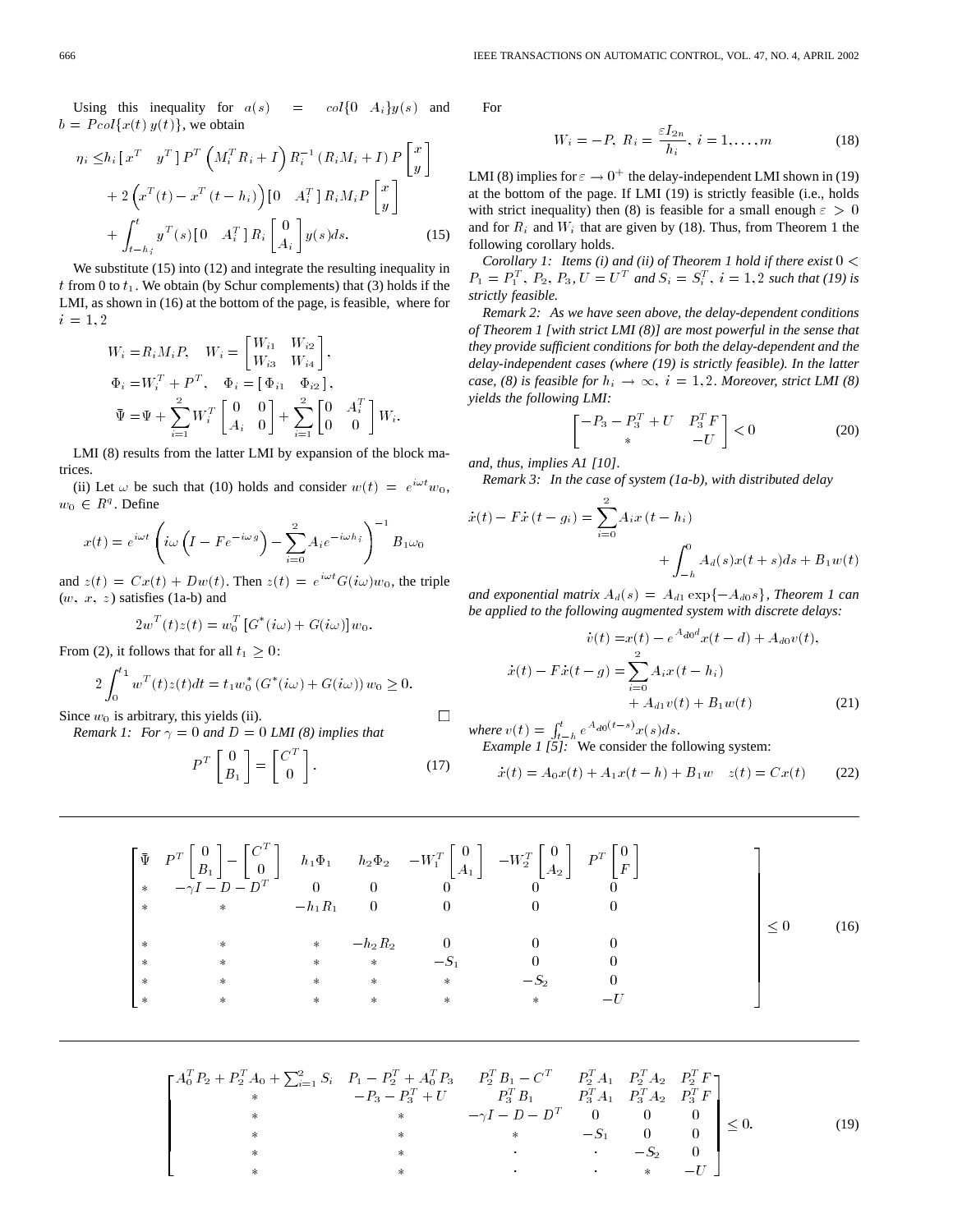where

$$
A_0 = \begin{bmatrix} -a_1 & k \\ -k & -a_2 \end{bmatrix}, \quad A_1 = \begin{bmatrix} 0 & 0 \\ -c & 0 \end{bmatrix}
$$
  
\n
$$
B_1 = \begin{bmatrix} 0 & 1 \end{bmatrix}^T, \quad \text{and} \quad C = \begin{bmatrix} 0 & 1 \end{bmatrix}.
$$

In [5], it is shown that the system is passive with  $\gamma = 0$  for

$$
a_1 > 0 \quad a_2 > 0 \quad c^2 < a_2^2.
$$

By Theorem 1, choosing  $a_1 = 1, a_2 = 2, c = 2.3$  and  $k = 2.2$ , which do not satisfy the conditions of [5], we find that the system is delay independently passive with  $\gamma = 0$ . Increasing c and taking  $c = 2.7$  we obtain that the system is passive for  $0 \leq h < 9.8$ .

The polar plot of the transfer function from  $w$  to  $z$  is depicted in Fig. 1. It resides entirely in the right half of the complex plane.

We note that in the latter example we utilized (17) and the fact that  $P_3^T B_1 = 0$ . Since  $B_1 = \begin{bmatrix} 0 & 1 \end{bmatrix}^T$  and  $C = B_1^T P_2$ , we had that

$$
P_2 = \begin{bmatrix} 1 \\ 0 \end{bmatrix} \bar{P}_2 + \begin{bmatrix} 0 \\ 1 \end{bmatrix} C \text{ and } P_3 = \begin{bmatrix} \bar{P}_3 \\ 0 \end{bmatrix}
$$

where  $\bar{P}_2$ ,  $\bar{P}_3 \in \mathcal{R}^{1 \times 2}$ . Thus, we solved (8) for  $P_1$ ,  $\bar{P}_2$ ,  $\bar{P}_3$ , S,  $R_i$ ,  $i = 1, 2, 3,$  and  $W_j$ ,  $j = 1...4$ .

# III. STATE-FEEDBACK CONTROL

We apply the results of the previous section to the state-feedback design of passive systems. Given the system

$$
\begin{aligned} \dot{x}(t) - \bar{F}\dot{x}(t - g) &= \bar{A}_0 x(t) + \bar{A}_1 x(t - h_1) \\ &+ \bar{A}_2 x(t - h_2) + B_1 w(t) + B_2 u(t) \\ &z(t) = \bar{C}x(t) + D_{12}u(t) + Dw(t) \end{aligned} \tag{23}
$$

where x and w are defined in Section II,  $u \in \mathcal{R}^{\ell}$  is the part of the control input that is used for feedback,  $\overline{F}$ ,  $\overline{A}_0$ ,  $\overline{A}_1$ ,  $\overline{A}_2$ ,  $\overline{B}_1$ ,  $\overline{B}_2$  are



Fig. 1. The polar plot of the transfer function from  $w$  to  $z$  in Example 1 for  $h = 9.7.$ 

constant matrices of appropriate dimension,  $z$  is the objective vector,  $\overline{C} \in \mathcal{R}^{q \times n}$ ,  $D_{12} \in \overline{\mathcal{R}^{q \times \ell}}$  and  $D \in \mathcal{R}^{q \times q}$ .

We look for the state-feedback gain matrix  $K$  which, via the control law

$$
u(t) = Kx(t) \tag{24}
$$

achieves passivity with  $\gamma \geq 0$  of the closed-loop system.

 <sup>0</sup> B1 <sup>+</sup> QT <sup>C</sup><sup>T</sup> <sup>0</sup> h1 ("1I <sup>+</sup> I) h2 ("2I <sup>+</sup> I) "1 0 A1 "2 0 A2 0 F 
I D D<sup>T</sup> 0 0 0 00 h1R1 0 0 00 h2R2 0 00 S1 0 0 S2 0 U1 QT In <sup>0</sup> QT In <sup>0</sup> QT <sup>0</sup> In h1QT 0 0 0 A<sup>T</sup> 1 h2QT 0 0 0 A<sup>T</sup> 2 000 0 0 000 0 0 000 0 0 000 0 0 000 0 0 000 0 0 S1 <sup>1</sup> 00 0 0 S1 <sup>2</sup> 00 0 U 1 <sup>1</sup> 0 0 h1R1 <sup>1</sup> 0 h2R1 2 0 (27)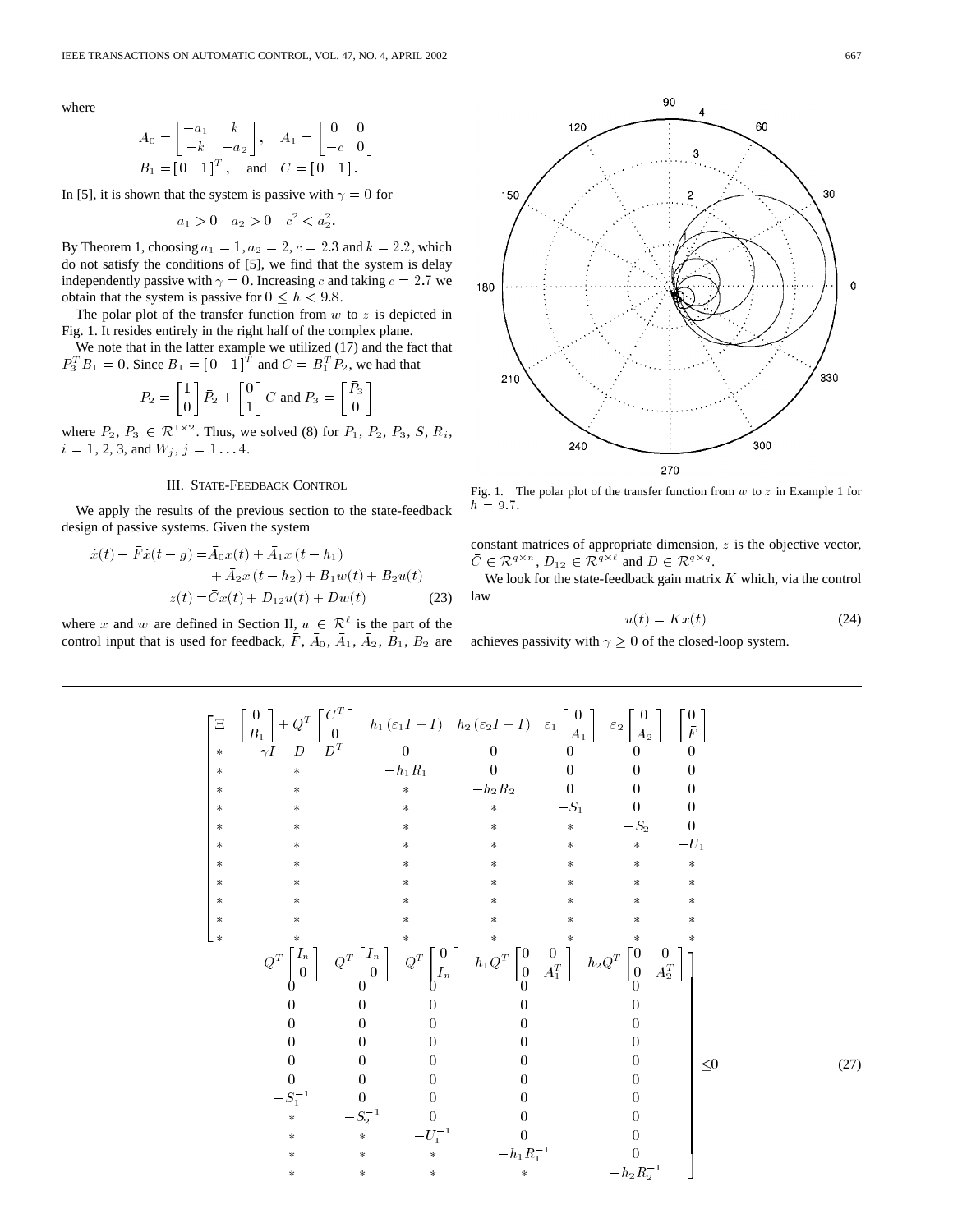*Remark 4: The case where*  $B_1 = B_2$  *in the system description of (23) corresponds to the standard case where* w *is the external control command and the actual input to the plant is*  $w + Kx$ *. The case where*  $B_1 \neq B_2$  describes the situation where only a part of the control inputs *is used for feedback.*

Substituting (24) into (23), we obtain the structure of (1a-b) with

$$
A_0 = \bar{A}_0 + B_2 K, \ A_i = \bar{A}_i, \ i = 1, 2, \ C = \bar{C} + D_{12} K. \tag{25}
$$

Applying Theorem 1 to the above matrices, results in a nonlinear matrix inequality because of the terms  $P_2^T B_2 K$  and  $P_3^T B_2 K$ . We therefore consider another version of LMI condition which is derived from (16).

In order to obtain an LMI, we have to restrict ourselves to the case of  $W_i = \varepsilon_i P$ ,  $i = 1, 2$ , where  $\varepsilon_i \in R$  is a scalar parameter. Note that for  $\varepsilon_i = 0$  (8) implies the delay-dependent conditions of [10] (for  $\bar{F} = 0$ , while for  $\varepsilon_i = -1$  (8) yields the delay-independent condition of Corollary 1. It is obvious, from the requirement of  $0 < P_1$  and the fact that in (8) the term  $-(P_3 + P_3^T)$  must be negative–definite, that P is nonsingular. Defining

$$
P^{-1} = Q = \begin{bmatrix} Q_1 & 0 \\ Q_2 & Q_3 \end{bmatrix} \text{ and } \Delta = diag\{Q, I\} \qquad (26a-b)
$$

we multiply (16) by  $\Delta^T$  and  $\Delta$ , on the left and on the right, respectively. Applying the Schur formula to the quadratic term in  $Q$ , we obtain the inequality, as shown in (27) at the bottom of the previous page, where

$$
\Xi = \begin{bmatrix} 0 & I \\ \sum_{i=0}^{2} A_i & -I \end{bmatrix} Q + Q^T \begin{bmatrix} 0 & \sum_{i=0}^{2} A_i^T \\ I & -I \end{bmatrix}
$$

$$
+ \begin{bmatrix} 0 & 0 \\ \sum_{i=1}^{2} \varepsilon_i A_i & 0 \end{bmatrix} Q + Q^T \begin{bmatrix} 0 & \sum_{i=1}^{2} \varepsilon_i A_i^T \\ 0 & -I \end{bmatrix}.
$$

We substitute (25) into (27), denote  $KQ_1$  by Y and obtain the following.

*Theorem 2: Assume* **A1**. *Consider the system of (23). The statefeedback law of (24) achieves passivity of the closed-loop system with*  $\gamma \geq 0$  *if for some prescribed scalars*  $\varepsilon_1$ ,  $\varepsilon_2 \in R$ *, there exist*  $Q_1 > 0$ *,* Fraction 2. Tastante 111: Constant the system of (25). The state<br>feedback law of (24) achieves passivity of the closed-loop system with<br> $\gamma \ge 0$  if for some prescribed scalars  $\varepsilon_1$ ,  $\varepsilon_2 \in R$ , there exist  $Q_1 > 0$ ,<br> $0$  $0 \leq \bar{R}_1 = R_1^{-1}, \, 0 \leq \bar{R}_2 = R_2^{-1} \in \mathcal{R}^{2n \times 2n}, \, K \in \mathcal{R}^{\ell \times n}$  and  $Y \in \mathcal{R}^{\ell \times n}$  *that satisfy the LMI* shown in (28) at the bottom of the page, *where*  $\overline{R}_{i1}$ ,  $\overline{R}_{i2}$  *and*  $\overline{R}_{i3}$  *are the* (1,1), (1,2) *and* (2,2) *blocks of*  $\bar{R}_i$ ,  $i = 1, 2$ , and where

$$
\Xi_1 = Q_3 - Q_2^T + Q_1 \left( \sum_{i=0}^2 \bar{A}_i^T + \sum_{i=1}^2 \varepsilon_i \bar{A}_i^T \right) + Y^T B_2^T.
$$

*The state-feedback gain is then given by (24), where*

$$
K = Y Q_1^{-1}.
$$
\n
$$
(29)
$$

$$
Q_2 + Q_2^T = \sum_{\substack{i=1 \ n \text{ odd}} \binom{1}{i} (i+1) P_{12} - h_1(i+1) P_{11} - h_1(i+1) P_{12} - h_2(i+1) P_{13} - h_2(i+1) P_{12} - h_1(i+1) P_{13} - h_2(i+1) P_{12} - h_2(i+1) P_{13} - h_2(i+1) P_{13} - h_2(i+1) P_{13} - h_2(i+1) P_{13} - h_2(i+1) P_{13} - h_2(i+1) P_{13} - h_2(i+1) P_{13} - h_2(i+1) P_{13} - h_2(i+1) P_{13} - h_2(i+1) P_{13} - h_2(i+1) P_{13} - h_2(i+1) P_{13} - h_2(i+1) P_{13} - h_2(i+1) P_{13} - h_2(i+1) P_{13} - h_2(i+1) P_{13} - h_2(i+1) P_{13} - h_2(i+1) P_{13} - h_2(i+1) P_{13} - h_2(i+1) P_{13} - h_2(i+1) P_{13} - h_2(i+1) P_{13} - h_2(i+1) P_{13} - h_2(i+1) P_{13} - h_2(i+1) P_{13} - h_2(i+1) P_{13} - h_2(i+1) P_{13} - h_2(i+1) P_{13} - h_2(i+1) P_{13} - h_2(i+1) P_{13} - h_2(i+1) P_{13} - h_2(i+1) P_{13} - h_2(i+1) P_{13} - h_2(i+1) P_{13} - h_2(i+1) P_{13} - h_2(i+1) P_{13} - h_2(i+1) P_{13} - h_2(i+1) P_{13} - h_2(i+1) P_{13} - h_2(i+1) P_{13} - h_2(i+1) P_{13} - h_2(i+1) P_{13} - h_2(i+1) P_{13} - h_2(i+1) P_{13} - h_2(i+1) P_{13} - h_2(i+1) P_{13} - h_2(i+1) P_{13} - h_2(i+1) P_{13} - h_2(i+1) P_{13}
$$